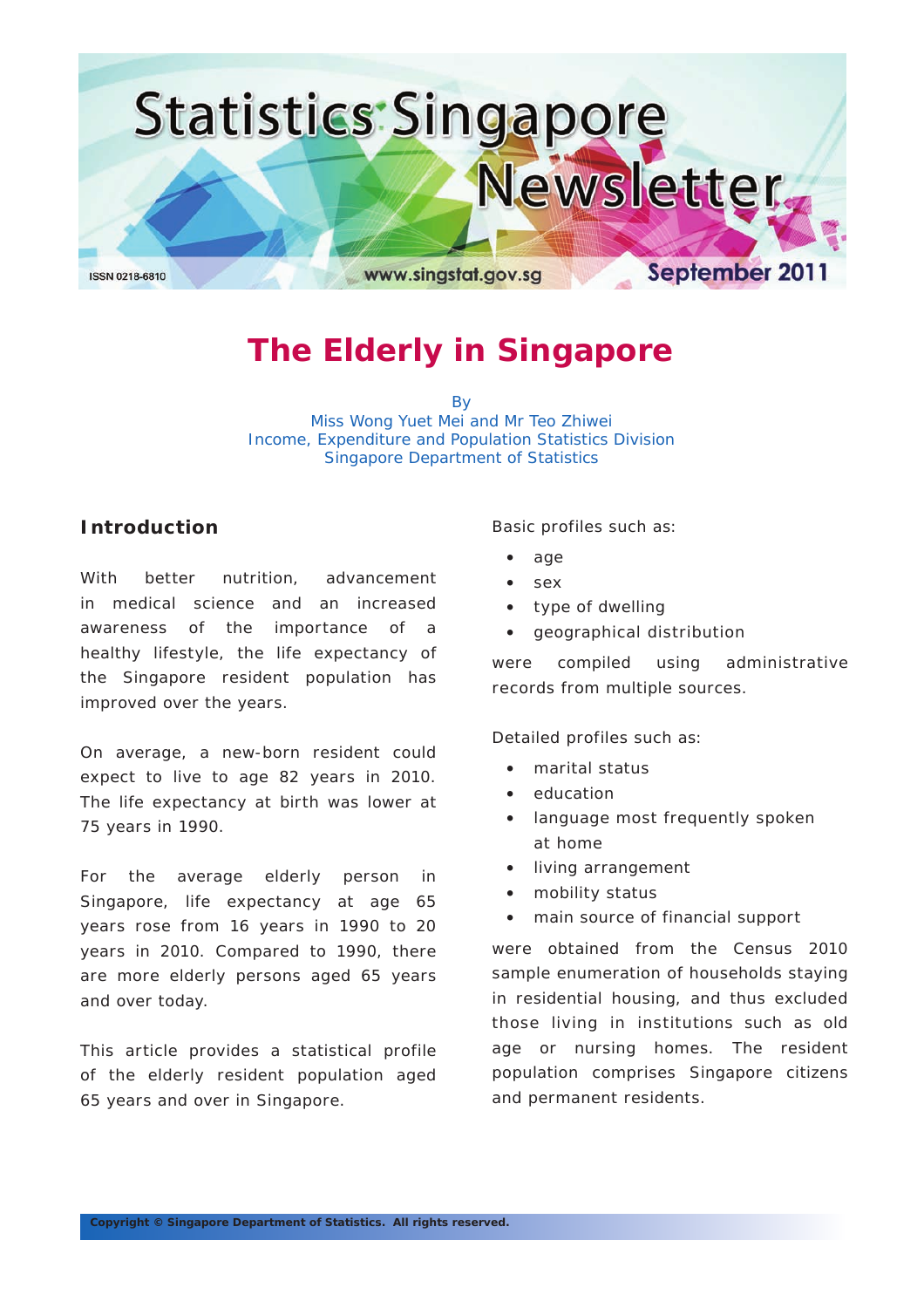## **Size of Elderly Resident Population**

Of the 3.79 million Singapore residents as at end-June 2011, 352,600 residents were aged 65 years and over (Table 1).

Reflecting the faster growth rate of the elderly population compared to the resident population, the proportion of elderly residents increased from 6.0 per cent in 1990 to 7.2 per cent in 2000 and further to 9.3 per cent in 2011.

## **Geographical Distribution**

Of the 352,600 elderly residents in 2011, 56 per cent were concentrated in ten planning areas<sup>1</sup>.

Bedok had the highest number of elderly at 32,900, followed by Bukit Merah (24,400) and Ang Mo Kio (22,300) (Table 2).

While Bedok had the highest number of elderly, it was not among the top 10 planning areas in terms of proportion

|       |                        |                    | Resident Population Aged 65 Years & Over |                    |                    |  |  |
|-------|------------------------|--------------------|------------------------------------------|--------------------|--------------------|--|--|
|       | Resident<br>Population | Total              | $65 - 74$<br>Years                       | $75 - 84$<br>Years | 85 Years<br>& Over |  |  |
|       |                        |                    | Number ('000)                            |                    |                    |  |  |
| 1990  | 2,735.9                | 164.5<br>$(6.0\%)$ | 104.9                                    | 49.9               | 9.6                |  |  |
| 2000  | 3,273.4                | 235.3<br>$(7.2\%)$ | 155.3                                    | 62.5               | 17.5               |  |  |
| 2005  | 3,467.8                | 279.7<br>$(8.1\%)$ | 177.6                                    | 79.5               | 22.6               |  |  |
| 2010  | 3,771.7                | 338.4<br>$(9.0\%)$ | 204.1                                    | 105.0              | 29.2               |  |  |
| 2011  | 3,789.3                | 352.6<br>$(9.3\%)$ | 212.5                                    | 109.1              | 31.1               |  |  |
|       |                        |                    | Annual Change (%)                        |                    |                    |  |  |
| 2000* | 1.8                    | 3.6                | 4.0                                      | 2.3                | 6.2                |  |  |
| 2005  | 1.6                    | 5.7                | 5.4                                      | 6.3                | 6.0                |  |  |
| 2010  | 1.0                    | 2.5                | 0.2                                      | 6.5                | 5.1                |  |  |
| 2011  | 0.5                    | 4.2                | 4.1                                      | 3.8                | 6.4                |  |  |

TABLE 1 SIZE AND GROWTH OF RESIDENT POPULATION

\* For year 2000, growth rate refers to the annualised change over the last ten years.

Note: Figures in parentheses refer to elderly residents as a proportion of resident population.

1 Planning areas refer to areas demarcated in the Urban Redevelopment Authority's Master Plan 2008.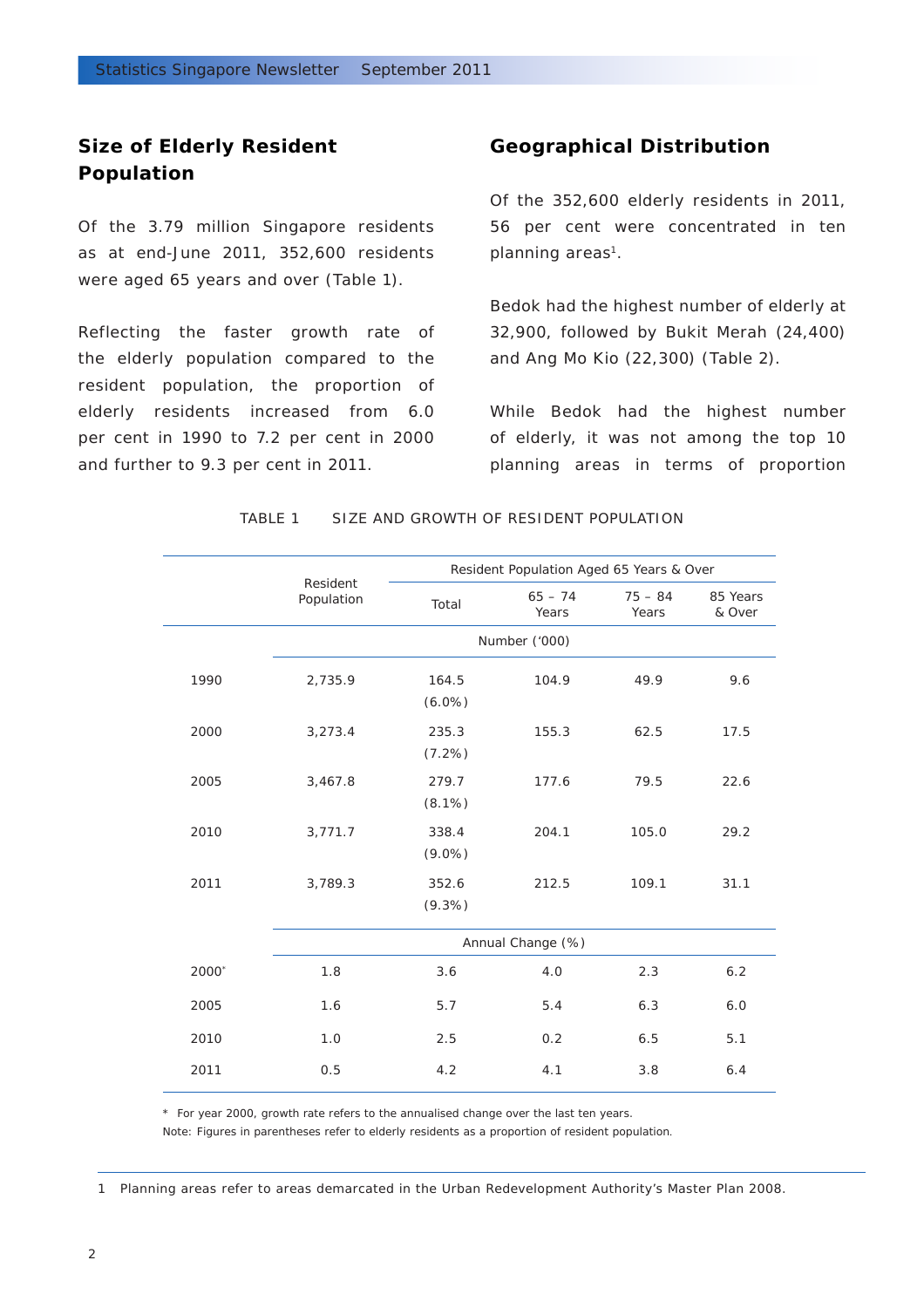| Rank           | Planning Area      | Number of Residents<br>Aged 65 Years & Over | Planning Area      | Share of Residents<br>Aged 65 Years & Over (%) |
|----------------|--------------------|---------------------------------------------|--------------------|------------------------------------------------|
| 1              | Bedok              | 32,900                                      | Outram             | 18.2                                           |
| $\overline{2}$ | <b>Bukit Merah</b> | 24,400                                      | Downtown Core      | 16.6                                           |
| 3              | Ang Mo Kio         | 22,300                                      | Rochor             | 15.8                                           |
| $\overline{4}$ | Hougang            | 20,300                                      | Queenstown         | 15.7                                           |
| 5              | Toa Payoh          | 19,000                                      | <b>Bukit Merah</b> | 15.6                                           |
| 6              | Tampines           | 19,000                                      | Toa Payoh          | 15.2                                           |
| $\overline{7}$ | Jurong West        | 16,100                                      | Kallang            | 14.5                                           |
| 8              | Queenstown         | 15,300                                      | Marine Parade      | 14.2                                           |
| 9              | Geylang            | 14,900                                      | Novena             | 13.3                                           |
| 10             | Kallang            | 14,800                                      | Ang Mo Kio         | 12.5                                           |
|                |                    |                                             |                    |                                                |

#### TABLE 2 TOP 10 PLANNING AREAS RANKED BY NUMBER AND SHARE OF RESIDENTS AGED 65 YEARS AND OVER, 2011

of elderly<sup>2</sup>. The proportion of elderly was the highest for Outram in 2011, where 18 per cent of residents staying in Outram were aged 65 years and over.

The proportion of elderly was next highest in Downtown Core (17 per cent) and Rochor (16 per cent).

There were five planning areas which were ranked top ten in both number and proportion of elderly residents, namely:

- • Ang Mo Kio
- • Bukit Merah
- • Kallang
- • Queenstown
- • Toa Payoh

## **Type of Dwelling**

About 97 per cent of the elderly resident population were staying in residential housing, mainly in HDB 4-room (29 per cent) and 3-room (24 per cent) flats in 2011 (Table 3). The remaining were largely living in institutions such as old age and nursing homes.

Compared to the general resident population, a higher proportion of elderly residents were staying in HDB 1- and 2-room flats (7.3 per cent versus 3.2 per cent), HDB 3-room flats (24 per cent versus 17 per cent) and landed properties (9.4 per cent versus 6.6 per cent) in 2011.

2 In 2011, 11.1 per cent of residents in Bedok were aged 65 years and over.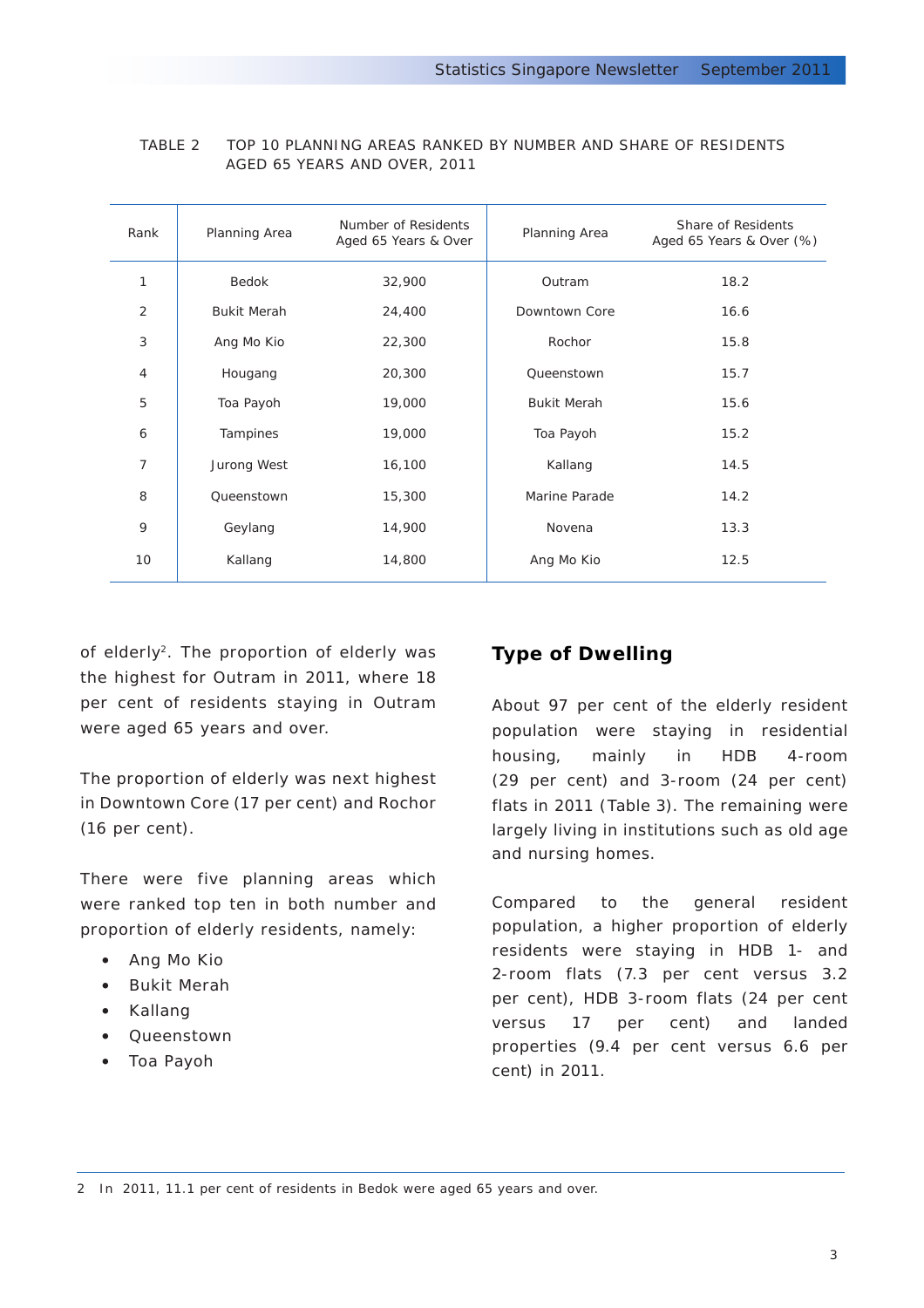|                                |                        | Resident Population Aged 65 Years & Over |                    |                    |                    |  |  |
|--------------------------------|------------------------|------------------------------------------|--------------------|--------------------|--------------------|--|--|
|                                | Resident<br>Population | Total                                    | $65 - 74$<br>Years | $75 - 84$<br>Years | 85 Years<br>& Over |  |  |
| Total                          | 100.0                  | 100.0                                    | 100.0              | 100.0              | 100.0              |  |  |
| <b>HDB Dwellings</b> *         | 82.4                   | 81.1                                     | 82.7               | 80.5               | 71.9               |  |  |
| 1- and 2-Room Flats            | 3.2                    | 7.3                                      | 6.7                | 8.2                | 7.7                |  |  |
| 3-Room Flats                   | 16.6                   | 24.0                                     | 24.8               | 23.7               | 19.6               |  |  |
| 4-Room Flats                   | 33.9                   | 29.5                                     | 30.2               | 29.1               | 25.7               |  |  |
| 5-Room and Executive Flats     | 28.4                   | 20.1                                     | 20.7               | 19.4               | 18.7               |  |  |
| Condominiums and Private Flats | 10.0                   | 6.1                                      | 6.5                | 5.5                | 5.4                |  |  |
| <b>Landed Properties</b>       | 6.6                    | 9.4                                      | 8.7                | 10.1               | 11.6               |  |  |
| Others                         | 1.1                    | 3.4                                      | 2.1                | 3.9                | 11.1               |  |  |

#### TABLE 3 TYPE OF DWELLING OF RESIDENT POPULATION, 2011

\* 'HDB Dwellings' includes other HDB dwellings.

## **Socio-Demographic Characteristics**

#### *Sex Composition*

Reflecting the longer life expectancy of females3, the male to female sex ratio was lower among the elderly resident population than that of the overall resident population.

In 2011, there were 795 elderly resident males per 1,000 elderly resident females, compared to 972 males per 1,000 females for the resident population. The sex ratio declined with age from 893 for those aged 65-74 years to 491 for those aged 85 years and over (Chart 1).

The following analyses on marital status, educational profile, language most frequently spoken at home, living arrangement, mobility status and main source of financial support are based on elderly in residential housing and exclude those living in institutions such as old age or nursing homes (2.3 per cent in 2010).

Per Cent

#### *Marital Status*

In 2010, one third of the elderly in residential housing was widowed (Table 4). With more females living longer than males, the proportion of widowed persons was higher for elderly females (50 per cent) than for the males (12 per cent).

<sup>3</sup> The preliminary life expectancy of a resident male at birth and at age 65 years were 79.3 years and 18.1 years respectively in 2010. The corresponding figures for a resident female at birth and at age 65 years were 84.1 years and 21.5 years.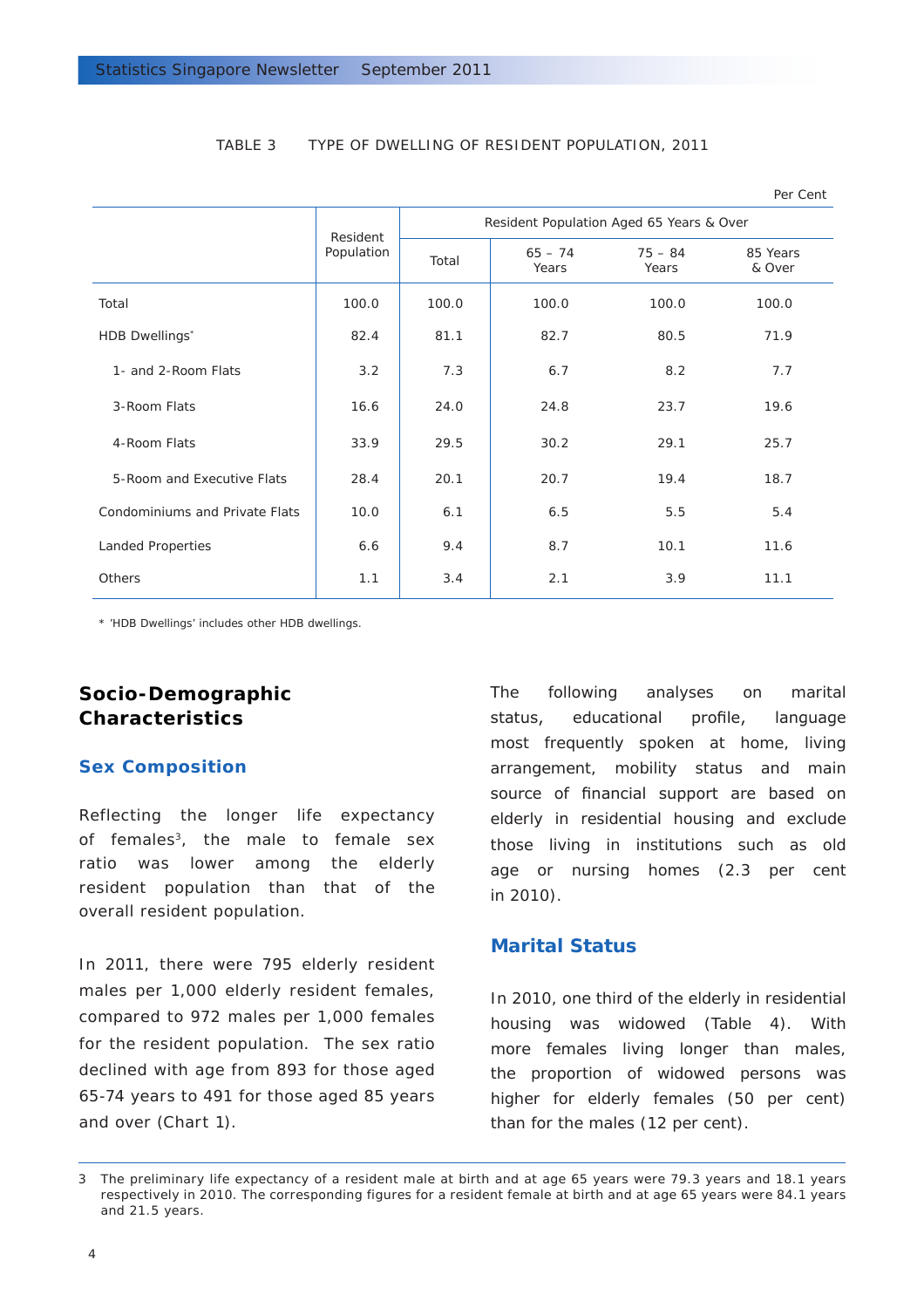#### CHART 1 SEX COMPOSITION OF RESIDENT POPULATION



Males per 1,000 Females

#### TABLE 4 MARITAL STATUS OF RESIDENT POPULATION AGED 65 YEARS AND OVER, 2010

|                        |                                             |       |                    |       |                    |       |                    |       | Per cent |
|------------------------|---------------------------------------------|-------|--------------------|-------|--------------------|-------|--------------------|-------|----------|
|                        | Resident Population<br>Aged 65 Years & Over |       | $65 - 74$<br>Years |       | $75 - 84$<br>Years |       | 85 Years<br>& Over |       |          |
|                        | Total                                       | Males | Females            | Males | Females            | Males | Females            | Males | Females  |
|                        |                                             |       |                    |       |                    |       |                    |       |          |
| Total                  | 100.0                                       | 100.0 | 100.0              | 100.0 | 100.0              | 100.0 | 100.0              | 100.0 | 100.0    |
| Single                 | 4.6                                         | 4.9   | 4.4                | 5.5   | 5.6                | 4.2   | 3.0                | 2.7   | 1.7      |
| Married                | 59.1                                        | 80.9  | 42.0               | 84.5  | 55.8               | 76.8  | 27.8               | 60.9  | 9.6      |
| Widowed                | 33.3                                        | 11.6  | 50.3               | 7.0   | 34.2               | 17.2  | 66.9               | 35.0  | 87.8     |
| Divorced/<br>Separated | 3.0                                         | 2.6   | 3.3                | 3.0   | 4.3                | 1.8   | 2.2                | 1.4   | 1.0      |
|                        |                                             |       |                    |       |                    |       |                    |       |          |

Per Cent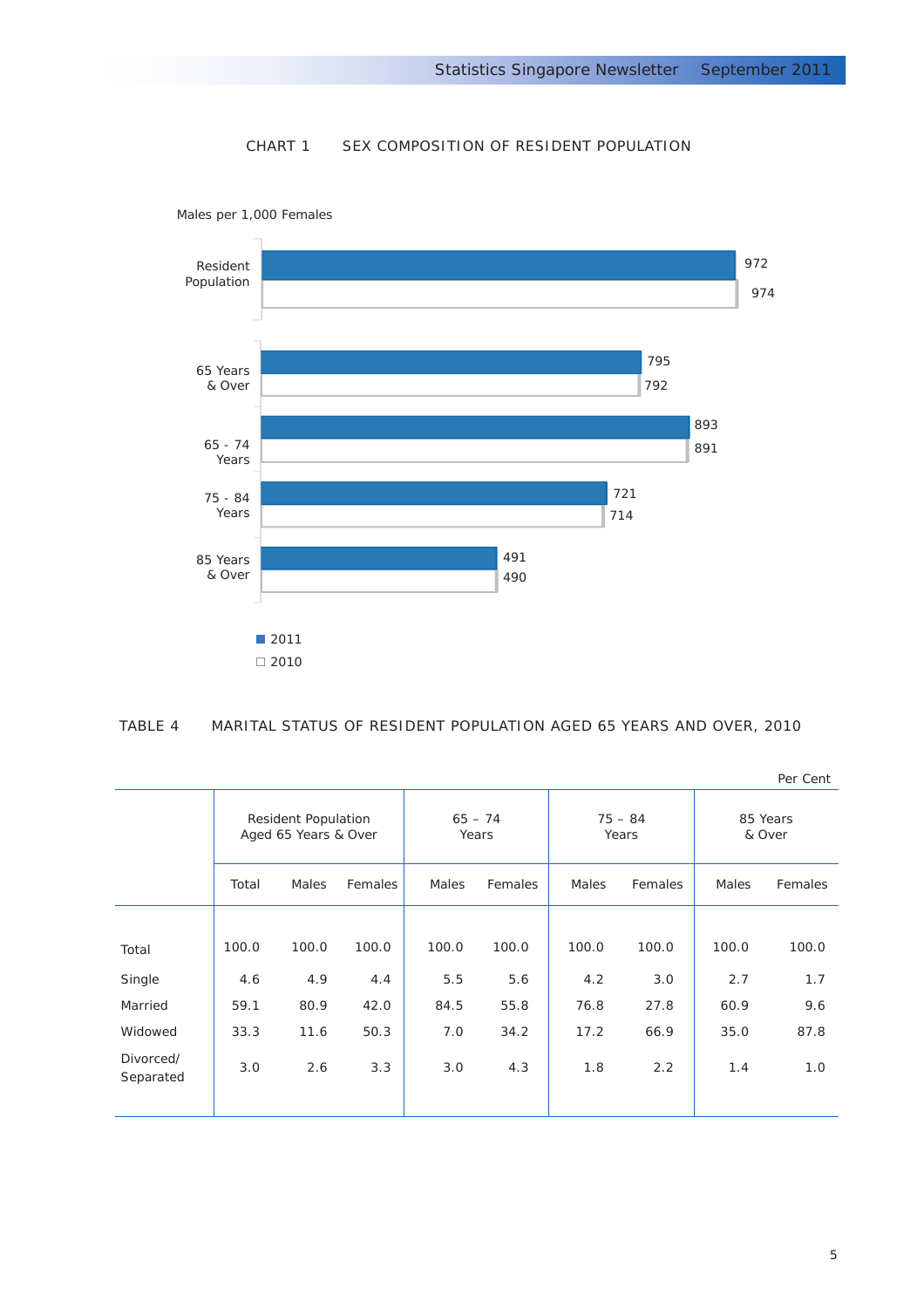The proportion of widowed elderly increased with age to reach 88 per cent for females aged 85 years and over and 35 per cent for males aged 85 years and over.

## *Educational Profile*

The elderly in residential housing were less educated than the overall residents, given the relative lack of formal educational opportunities in the past. Nearly eight in ten elderly had below secondary qualifications, compared to about three in ten among the resident non-students aged 15 years and over in 2010 (Table 5).

The proportion of elderly with below secondary qualifications was 91 per cent for residents aged 85 years and over, 88 per cent for residents aged 75-84 years and 74 per cent for residents aged 65- 74 years.

A higher proportion of elderly females (86 per cent) had below secondary qualification than elderly males (71 per cent) in 2010. This reflected the social climate in the past, which saw more families sending males than females for education.

## *Language Most Frequently Spoken at Home*

The usage of English as home language was less prevalent among the elderly resident population than the general resident population in residential housing.

#### TABLE 5 HIGHEST qUALIFICATION aTTAINED OF rESIDENT nON-sTUDENTS, 2010

Per Cent

|                                                      | Resident Non-                    | Resident Non-Students Aged 65 Years & Over |       |         |                    |                    |                    |
|------------------------------------------------------|----------------------------------|--------------------------------------------|-------|---------|--------------------|--------------------|--------------------|
|                                                      | Students Aged 15<br>Years & Over | Total                                      | Males | Females | $65 - 74$<br>Years | $75 - 84$<br>Years | 85 Years<br>& Over |
|                                                      |                                  |                                            |       |         |                    |                    |                    |
| Total                                                | 100.0                            | 100.0                                      | 100.0 | 100.0   | 100.0              | 100.0              | 100.0              |
| <b>Below Secondary</b>                               | 32.4                             | 79.6                                       | 71.3  | 86.2    | 73.9               | 87.8               | 91.0               |
| Secondary                                            | 18.9                             | 9.7                                        | 12.8  | 7.3     | 12.4               | 5.7                | 5.1                |
| Post-Secondary<br>(Non-Tertiary)                     | 11.1                             | 4.1                                        | 5.6   | 2.9     | 5.2                | 2.4                | 1.8                |
| Diploma <sup>*</sup> &<br>Professional Qualification | 14.8                             | 2.9                                        | 4.3   | 1.9     | 3.8                | 1.8                | 0.8                |
| University                                           | 22.8                             | 3.7                                        | 6.1   | 1.8     | 4.8                | 2.2                | 1.4                |
|                                                      |                                  |                                            |       |         |                    |                    |                    |

\* 'Diploma' includes Polytechnic and other diplomas.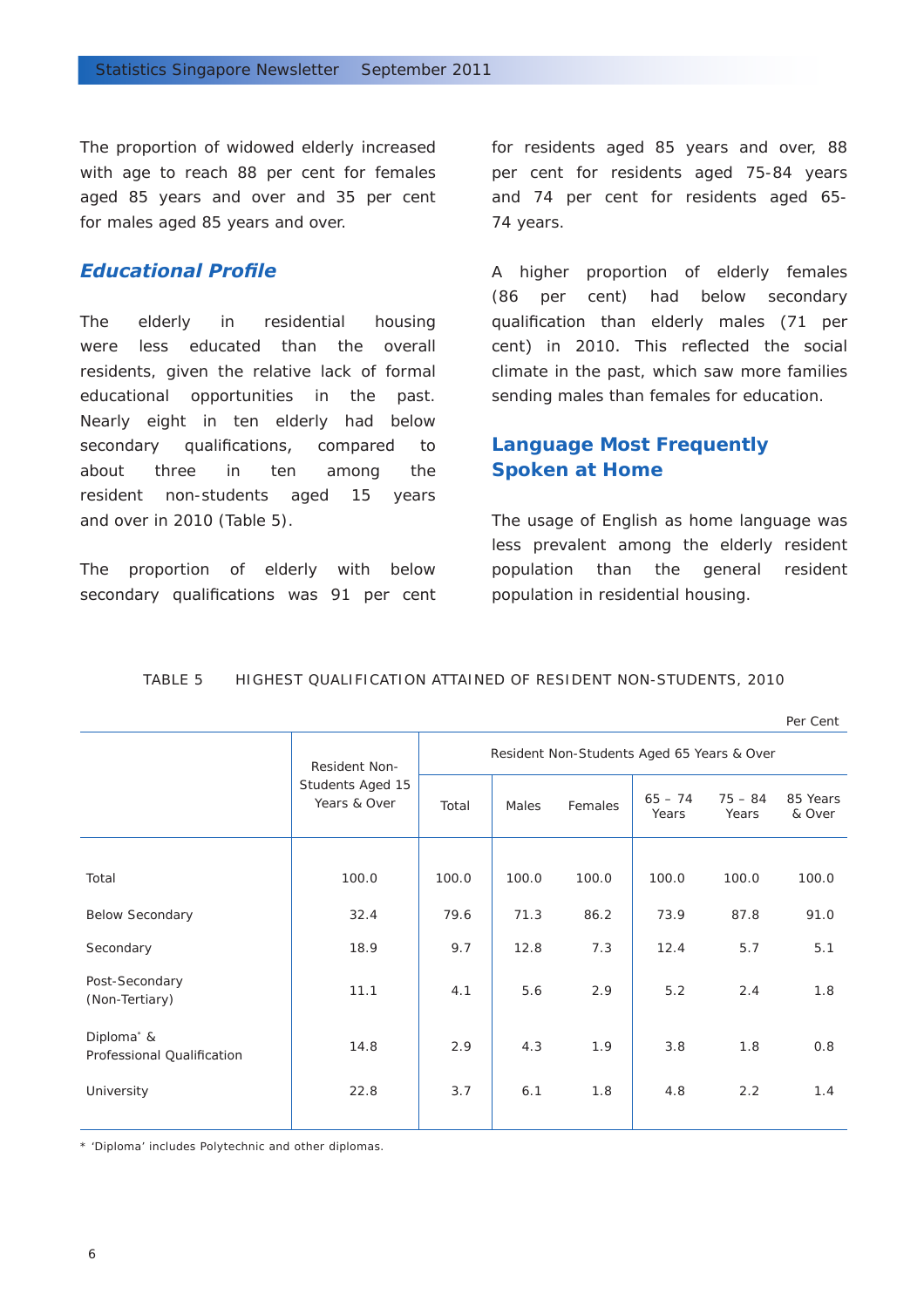Among the elderly resident population, the proportion who spoke English most frequently at home was 12 per cent for the Chinese, 3.1 per cent for the Malays and 27 per cent for the Indians in 2010 (Table 6).

In contrast, the corresponding proportions for the resident population aged 5 years and over were 33 per cent for the Chinese, 17 per cent for the Malays and 42 per cent for the Indians.

Chinese dialects were the most frequently spoken language for majority of the Chinese elderly (64 per cent), with the proportion increasing with age. Among the Chinese elderly aged 85 years and over, 84 per cent spoke Chinese dialects most frequently at home.

Most Malay elderly (97 per cent) spoke Malay most frequently at home in 2010. Among the Indian elderly, 48 per cent spoke Tamil most frequently at home.

## **Living Arrangement**

In 2010, 86 per cent of elderly residents in residential housing lived with their spouse or children (Table 7). Elderly who lived alone formed a relatively small

|                         |                                            |       |                                          |                    | Per Cent           |  |  |
|-------------------------|--------------------------------------------|-------|------------------------------------------|--------------------|--------------------|--|--|
|                         |                                            |       | Resident Population Aged 65 Years & Over |                    |                    |  |  |
|                         | Resident Population<br>Aged 5 Years & Over | Total | $65 - 74$<br>Years                       | $75 - 84$<br>Years | 85 Years<br>& Over |  |  |
| <b>Chinese</b>          | 100.0                                      | 100.0 | 100.0                                    | 100.0              | 100.0              |  |  |
| English                 | 32.6                                       | 12.2  | 14.3                                     | 9.2                | 7.1                |  |  |
| Mandarin                | 47.7                                       | 23.1  | 28.9                                     | 15.3               | 7.9                |  |  |
| <b>Chinese Dialects</b> | 19.2                                       | 64.3  | 56.4                                     | 75.0               | 84.3               |  |  |
| Others <sup>*</sup>     | 0.4                                        | 0.4   | 0.4                                      | 0.5                | 0.7                |  |  |
| <b>Malays</b>           | 100.0                                      | 100.0 | 100.0                                    | 100.0              | 100.0              |  |  |
| English                 | 17.0                                       | 3.1   | 4.1                                      | 1.4                | 3.2                |  |  |
| Malay                   | 82.7                                       | 96.7  | 95.8                                     | 98.3               | 96.8               |  |  |
| Others <sup>*</sup>     | 0.3                                        | 0.2   | 0.1                                      | 0.3                |                    |  |  |
| <b>Indians</b>          | 100.0                                      | 100.0 | 100.0                                    | 100.0              | 100.0              |  |  |
| English                 | 41.6                                       | 27.4  | 29.8                                     | 23.6               | 22.9               |  |  |
| Malay                   | 7.9                                        | 7.8   | 8.2                                      | 6.7                | 9.9                |  |  |
| Tamil                   | 36.7                                       | 48.2  | 47.4                                     | 50.2               | 46.1               |  |  |
| Others <sup>*</sup>     | 13.8                                       | 16.6  | 14.7                                     | 19.5               | 21.2               |  |  |
|                         |                                            |       |                                          |                    |                    |  |  |

#### TABLE 6 LANGUAGE MOST FREQUENTLY SPOKEN AT HOME OF RESIDENT POPULATION, 2010

'-' refers to nil or negligible.

\* Not elsewhere included.

Note: Data exclude persons who were unable to speak, and those in one-person households and households comprising only unrelated persons.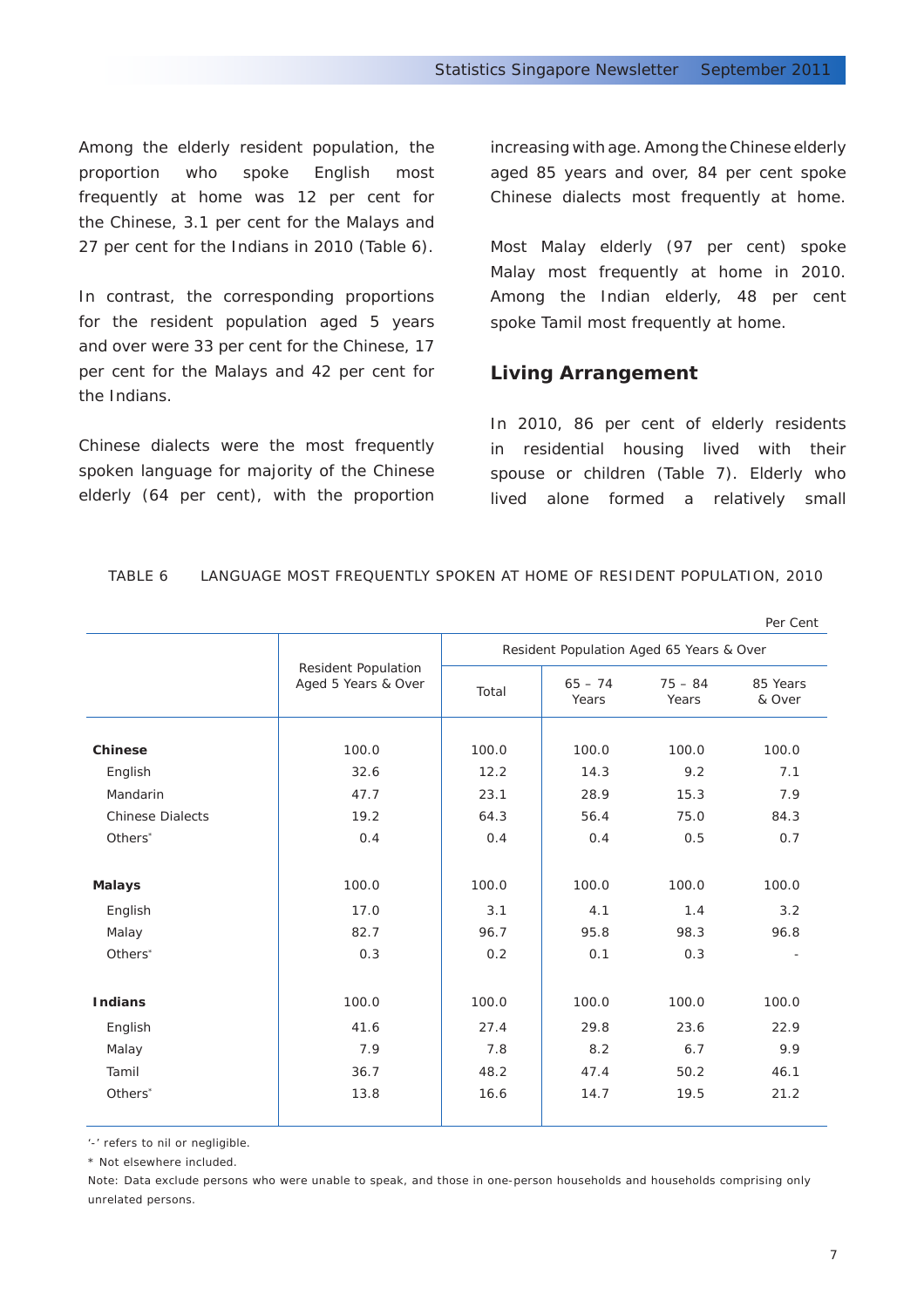proportion at 8.2 per cent. Given their longer life expectancy, elderly females were more likely than males to be widowed and hence lived with their children. In 2010, 46 per cent of elderly females were living with their children in the absence of their spouse compared to 12 per cent among the elderly males.

Similarly, elderly residents aged 85 years and over had higher proportion living with children in the absence of their spouse (63 per cent), compared to 42 per cent for those aged 75-84 years and 21 per cent for those aged 65-74 years.

#### *Mobility Status*

In 2010, some 8,200 or 2.4 per cent of elderly in residential housing were non-ambulant (i.e. unable to move around). Among the non-ambulant elderly, 91 per cent were

living with spouse or children (Chart 2). The proportion living with spouse or children was 86 per cent among those who were semi-ambulant (i.e. able to move around with some help such as walking aids, or when supported) and ambulant (i.e. able to move around independently).

#### **Main Source of Financial Support**

Majority of the elderly residents in residential housing (63 per cent) depended on their children's allowances as their main source of financial support in 2010 (Table 8).

Compared to the ever-married elderly, a higher proportion of never-married elderly depended on income from employment or business, savings or interests earned or other sources as their main source of financial support.

#### TABLE 7 living arrangement of resident population aged 65 years and over , 2010

Resident Population Aged 65 Years & Over Total Males Females  $65 - 74$ Years 75 – 84 Years 85 Years & Over Total 100.0 100.0 100.0 100.0 100.0 100.0 Living With Spouse 55.1 76.9 38.0 65.6 43.3 22.0 No Children in Household 19.4 26.0 14.3 22.5 16.5 7.8 With Children in Household 1.35.7 | 50.9 23.7 | 43.1 26.8 14.2 Living With Children but Without Spouse | 31.0 | 12.1 46.0 | 20.8 42.5 63.3 Not Living With Spouse or Children 13.9 11.1 16.1 13.6 14.3 14.6 Alone 8.2 6.3 9.6 7.9 9.0 6.7 م... المساحة التي يتعلق المساحة التي يتعلق المساحة التي يتعلق المساحة التي يتعلق With Other Elderly Persons Only 1.3 1.3 1.3 1.4 1.2 0.8 Others 4.4 3.5 5.2 4.2 4.1 7.1 Per Cent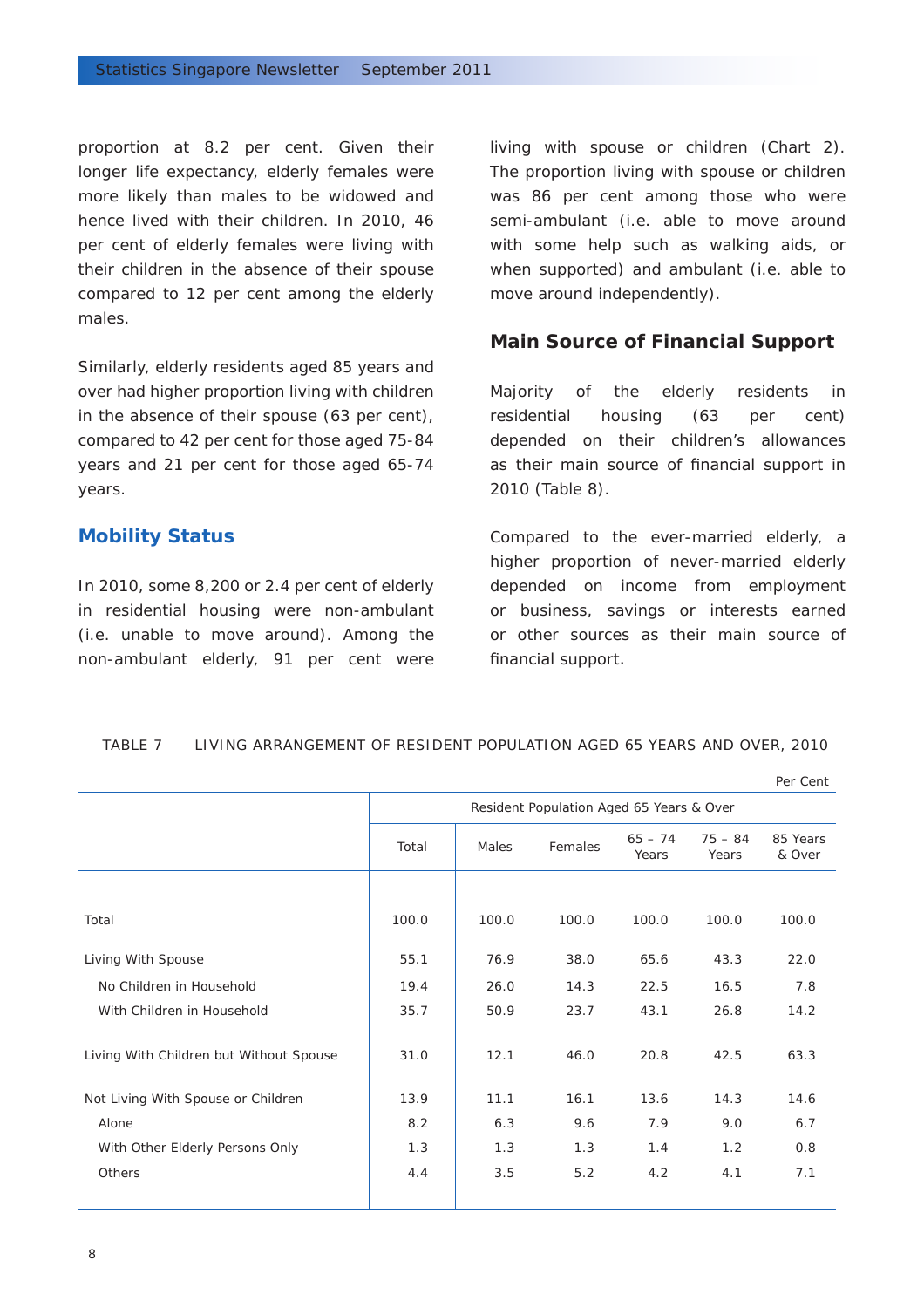## CHART 2 MOBILITY STATUS AND LIVING ARRANGEMENT OF REsident POPULATION AGED 65 YEARS AND OVER, 2010



Per Cent

## TABLE 8 main source of financial support of resident population AGED 65 YEARS AND OVER, 2010

|                                                |       |                                          |         |         | Per Cent               |
|------------------------------------------------|-------|------------------------------------------|---------|---------|------------------------|
|                                                |       | Resident Population Aged 65 Years & Over |         |         |                        |
|                                                | Total | Single                                   | Married | Widowed | Divorced/<br>Separated |
|                                                |       |                                          |         |         |                        |
| Total                                          | 100.0 | 100.0                                    | 100.0   | 100.0   | 100.0                  |
| Allowance Given by Children                    | 62.8  | 5.7                                      | 56.8    | 82.3    | 53.3                   |
| Allowance Given by Spouse                      | 3.2   |                                          | 5.4     |         |                        |
| Income from Employment/Business                | 12.3  | 20.1                                     | 15.8    | 4.6     | 17.7                   |
| Savings/Interests Earned                       | 10.7  | 27.3                                     | 11.9    | 6.1     | 11.9                   |
| Income from<br>Rental/Dividends/Annuity/Trusts | 2.9   | 4.9                                      | 3.1     | 2.2     | 4.1                    |
| Other Sources <sup>*</sup>                     | 8.1   | 42.0                                     | 7.0     | 4.8     | 12.8                   |
|                                                |       |                                          |         |         |                        |

'-' refers to nil or negligible

\* 'Other Sources' includes allowances given by relatives/friends, contributions from charitable organisations/public assistance, and CPF Withdrawals (e.g. CPF Life), etc.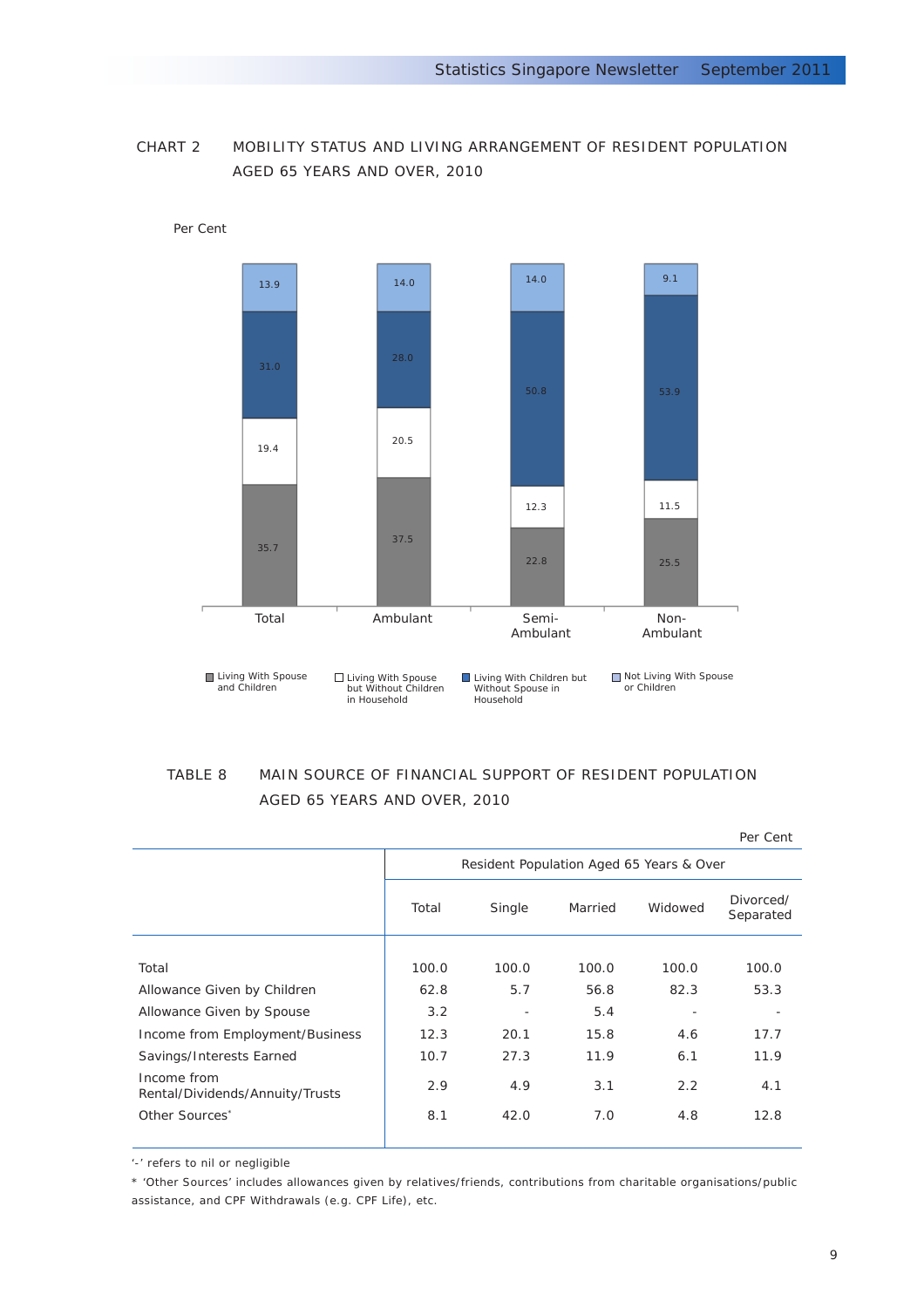## **Trend Towards Older Grooms and Brides**

Are men and women in Singapore taking a longer time to say "I do"?

Over the past decade, the median age at first marriage in Singapore increased from 28.7 to 30.0 years for grooms and from 26.2 to 27.7 years for brides in 2000 and 2010 respectively (Chart 1).

They are not alone, however. Recent statistics from selected developed countries and regions suggest that they too are experiencing a rising median age at first marriage.

The median age at first marriage for grooms in Singapore in 2010 was lower than that of their counterparts in Taiwan and Hong Kong, but higher than that of New Zealand and the United States (Chart 2).

Meanwhile, the median age at first marriage for brides in Singapore in 2010 was lower than that of Taiwan, Hong Kong and New Zealand, but higher than that of the United States (Chart 3).



Chart 1 Median Age at First Marriage in Singapore , 2000 – 2010

For more information, download a softcopy of the report on "Statistics on Marriages and Divorces 2010" from SingStat website at:

#### **http://www.singstat.gov.sg/pubn/popn/smd2010.pdf**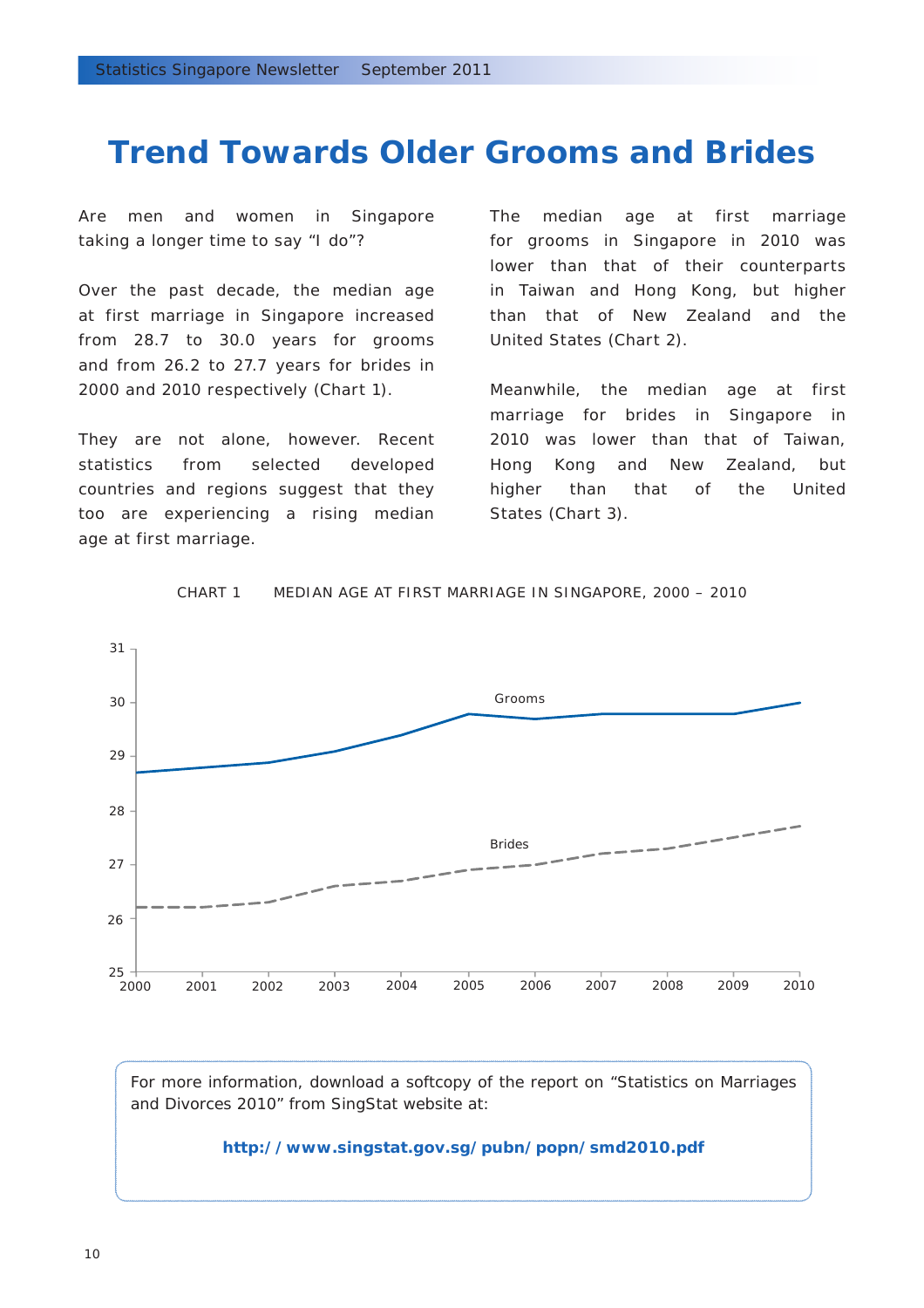

Chart 2 MEDIAN AGE AT FIRST MARRIAGE OF GROOMS, 2000 and 2010



Source: Official statistical publications and websites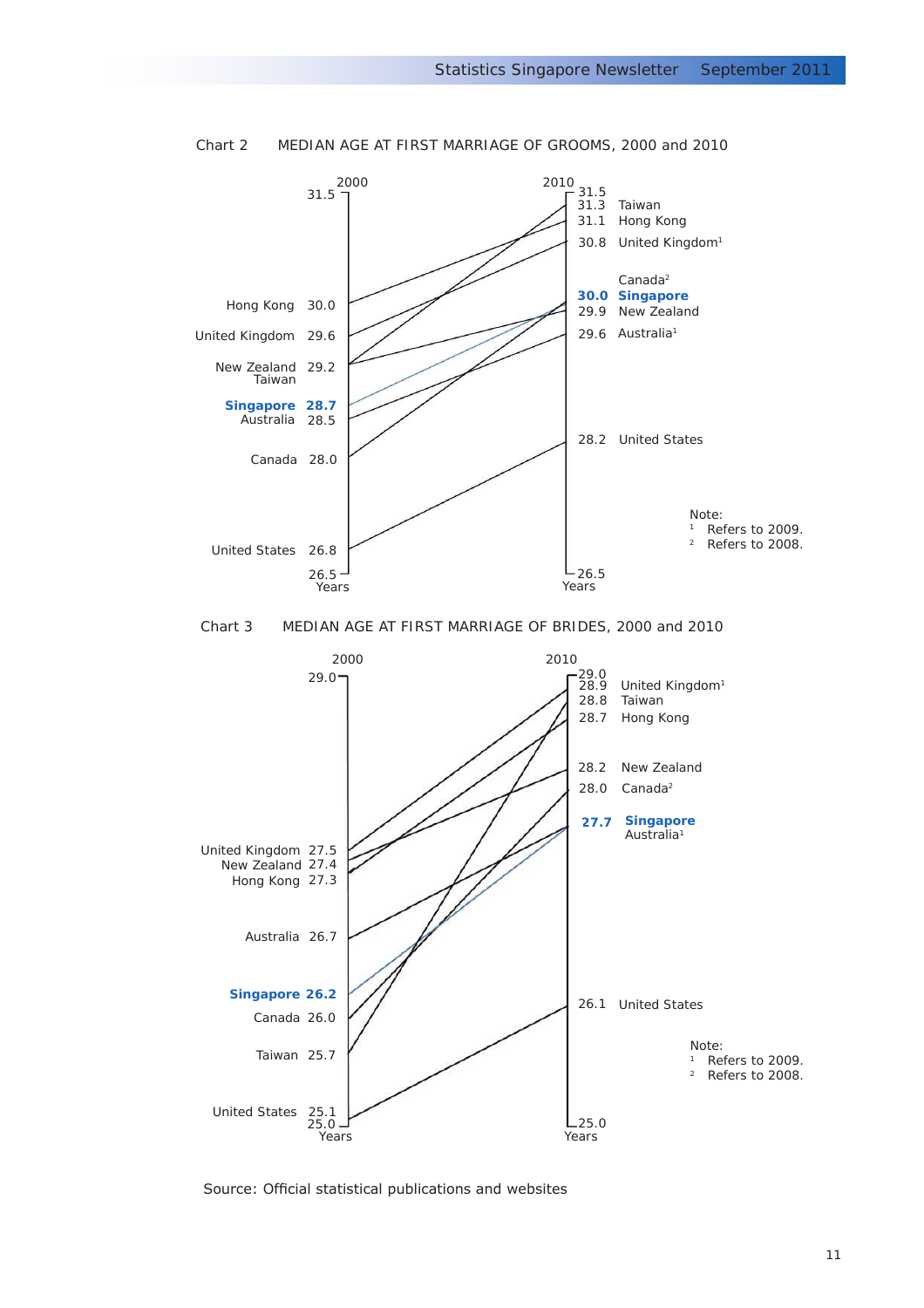## **Caregiving in Singapore**

**By** Ms Zhao Zheng Epidemiology & Disease Control Division Ministry of Health

### **Introduction**

Caregiving refers to the provision of assistance to a person who is ill, disabled, or needs help with daily activities.

Caregivers perform a range of tasks, including providing personal care, performing tasks inside or outside the home, and arranging for transportation and medical care.

As Singapore experiences an ageing population, there is an increasing number of elderly persons, aged 65 years and over, who require support and care.

Data on caregiving were collected for the first time by the Ministry of Health through the National Health Survey 2010.

This article highlights the profile of informal caregivers in the Singapore population and the key characteristics of caregivers and care recipients.

Informal caregivers refer to those who have not undergone any formal training and are not paid for caregiving.

### **Profile of Caregivers**

In 2010, 8.1 per cent of Singapore residents aged between 18 to 69 years old indicated that they provided regular care or assistance to friends or family members. Some 37 per cent of caregivers reported that they had been providing care to their care recipients for over a decade.

On average, they provided around 6.8 hours of care per day in a typical week.

Most of these caregivers were in the older age groups (Chart 1). Around six in 10 caregivers were aged between 40 and 59 years old, while about one in 10 were aged between 60 and 69 years. About one in 25 caregivers were themselves elderly.

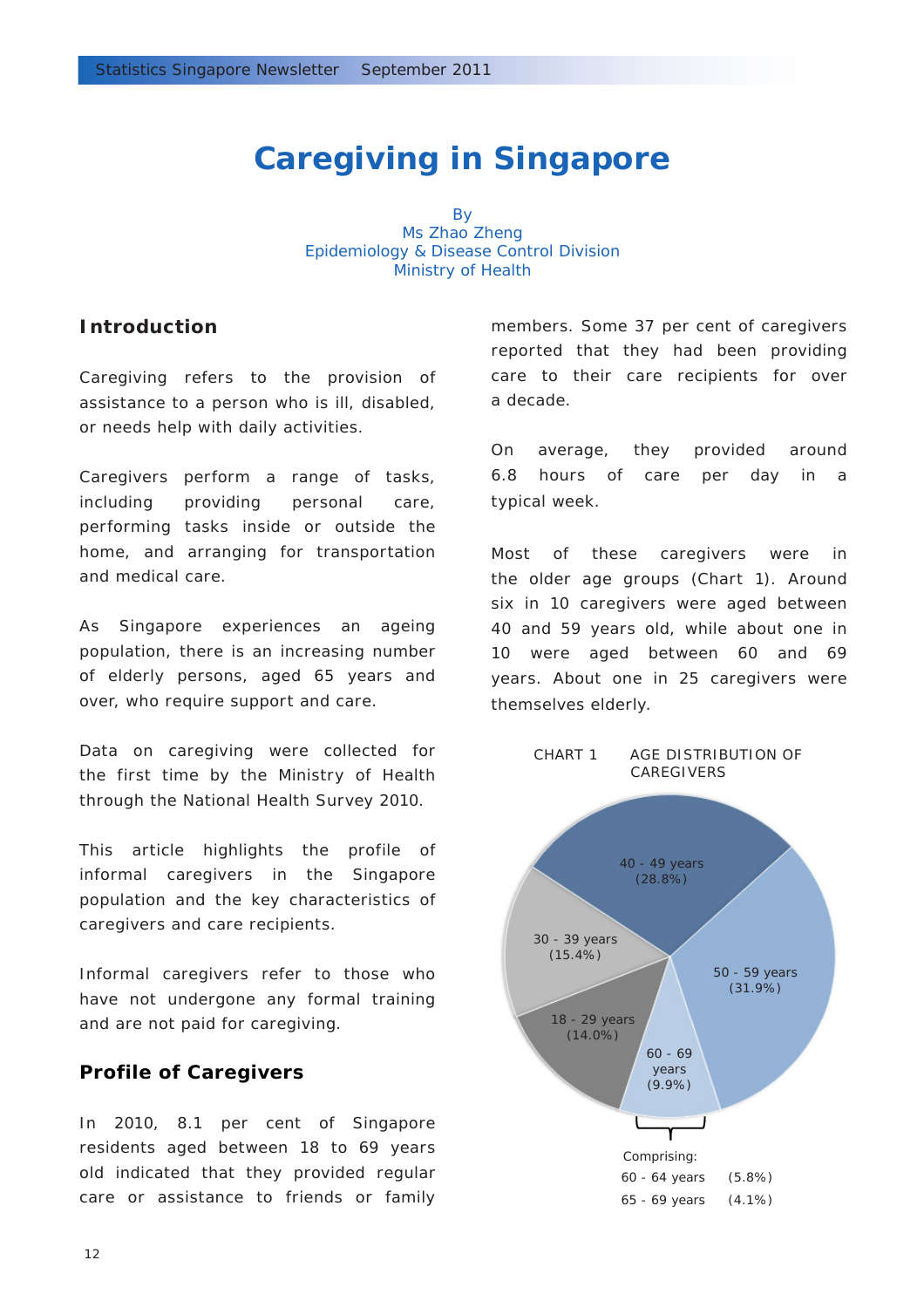There was a slightly higher proportion of female caregivers than males (Table 1). The majority of caregivers were currently married (69 per cent) and a quarter (26 per cent) were single.

#### TABLE 1 PROPORTION OF CAREGIVERS BY SEX AND MARITAL STATUS

|                           | Per Cent |  |
|---------------------------|----------|--|
|                           |          |  |
| Sex                       |          |  |
| Male                      | 45.7     |  |
| Female                    | 54.3     |  |
|                           |          |  |
| <b>Marital Status</b>     |          |  |
| Ever Married <sup>1</sup> | 5.3      |  |
| <b>Currently Married</b>  | 68.8     |  |
| Never Married             | 25.6     |  |
|                           |          |  |

1 Separated, divorced or widowed.

Close to three-quarters of caregivers (74 per cent) were employed (Table 2). Only one in 10 caregivers (11 per cent) was retired or not working.

This suggests that most caregivers juggled caregiving tasks with work commitments and family responsibilities.

#### TABLE 2 PROPORTION OF CAREGIVERS BY WORK STATUS

|                        | Per Cent |
|------------------------|----------|
|                        |          |
| Working                | 74.2     |
| Homemaker / Housewife  | 14.3     |
| Retired / Unemployed 1 | 11.4     |
|                        |          |

1 Includes full-time students and those serving National Service.

The majority of caregivers (79 per cent) received some form of support from other family members (70 per cent) and/or domestic helpers (14 per cent). However, one in five caregivers (21 per cent) reported being the sole caregiver.

Among all caregivers, approximately six out of 10 mentioned that their care recipients most needed help in taking care of their residences or personal living spaces (60 per cent).

### **Profile of Care Recipients**

While focusing on the profile of caregivers, the survey also collected some information on the recipients of care.

Our analysis below provides some indicative information on this group of persons who require long-term care by friends or family members.

The average age of care recipients was 64 years old. Nearly two in three care recipients (65 per cent) were elderly, with 42 per cent of care recipients aged 75 years and over (Table 3).

#### TABLE 3 AGE DISTRIBUTION OF CARE RECIPIENTS

|                 | Per Cent |  |
|-----------------|----------|--|
|                 |          |  |
| 0 - 29 Years    | 10.9     |  |
| 30 - 64 Years   | 24.1     |  |
| 65 - 74 Years   | 22.8     |  |
| 75 - 84 Years   | 25.7     |  |
| 85 Years & Over | 16.5     |  |
|                 |          |  |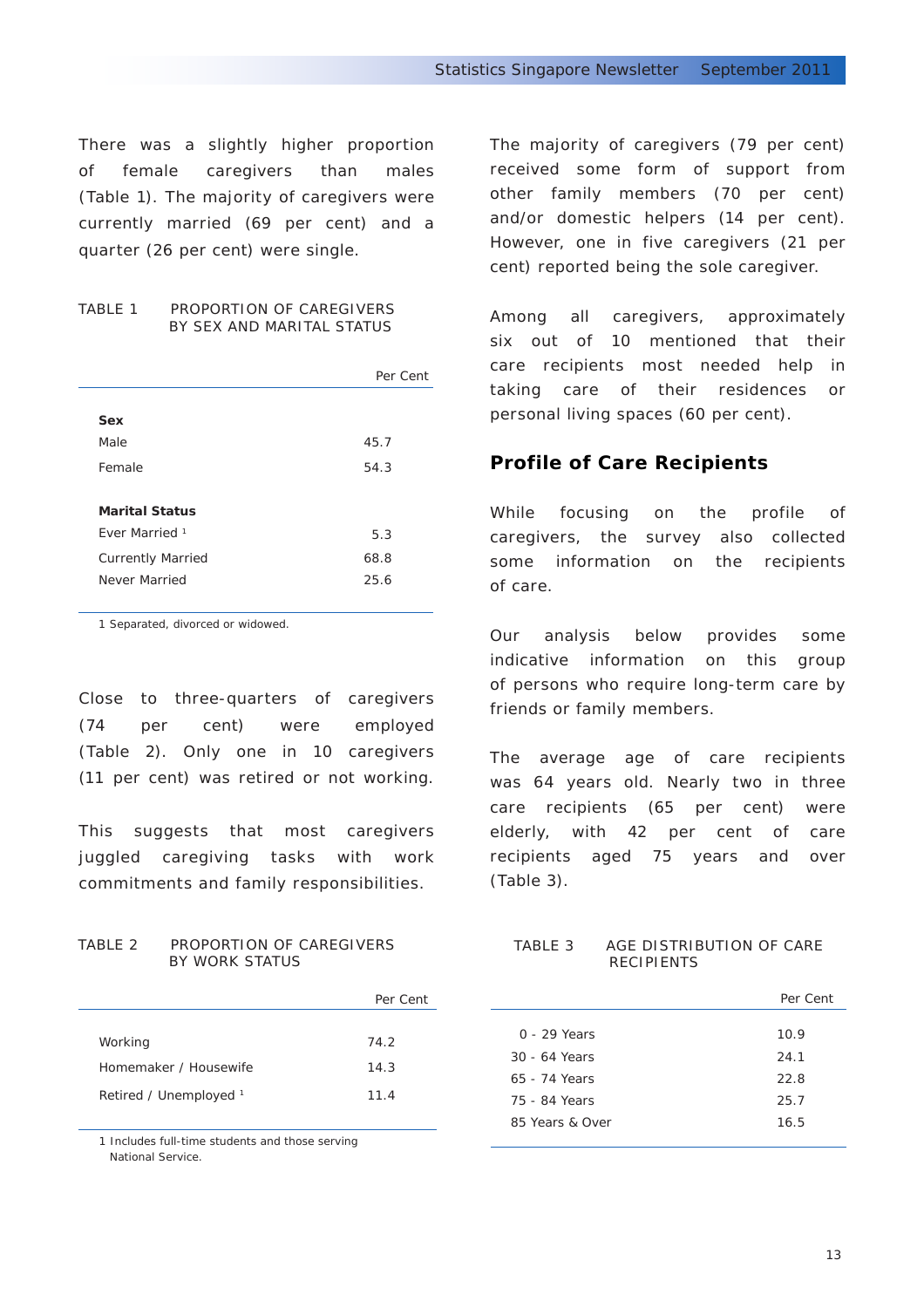In addition, about six out of 10 elderly care recipients (63 per cent) were female (Table 4). This could be due to the higher life expectancy of females.

#### TABLE 4 PROPORTION OF CARE RECIPIENTS BY SEX

|        | Per Cent |
|--------|----------|
|        |          |
| Male   | 36.7     |
| Female | 63.3     |
|        |          |

Care recipients require assistance for a range of health problems, illnesses or disabilities. The three major doctor-

diagnosed health problems affecting care recipients were diabetes (13 per cent), stroke (9.7 per cent) and heart disease (6.9 per cent), as reported by their caregivers.

### **Conclusion**

Long-term caregiving impacts the caregivers, care recipients, as well as their family, friends and the larger community. It is hoped that the survey findings will shed light on the profile of caregivers and care recipients, as well as provide useful inputs for policy formulation.

## **Overseas Visitors**

The Singapore Department of Statistics (DOS) welcomed the following visitors over the past six months.

Topics discussed included the EU-ASEAN Statistical Capacity Building Programme, and the Australian Bureau of Statistics' experience in compiling Australia's International Investment Position.

Other topics of interest included the methods used by DOS in the production of statistics on household income and expenditure, and an overview of the systems, mechanisms, definitions and institutional framework for trade in services statistics.

The Department's approach in promoting awareness of the importance of statistics to the general public was also shared.

#### **Australia**

#### *- Australian Bureau of Statistics*

• Mr Peter Bradbury Director, International Services and Investment

#### **European Union**

- *EU-ASEAN Statistical Capacity Building Programme*
	- Mr Deo Ramprakash Independent Consultant, Team Leader
	- Ms Baya Kebiri Independent Consultant, Senior Expert

#### **India**

*- Research and Information System for Developing Countries* 

• Dr Ram Upendra Das Senior Fellow

#### **Korea**

- *Statistics Korea*
	- Mr Choi Bong Ho Director-General, Statistical Training Institute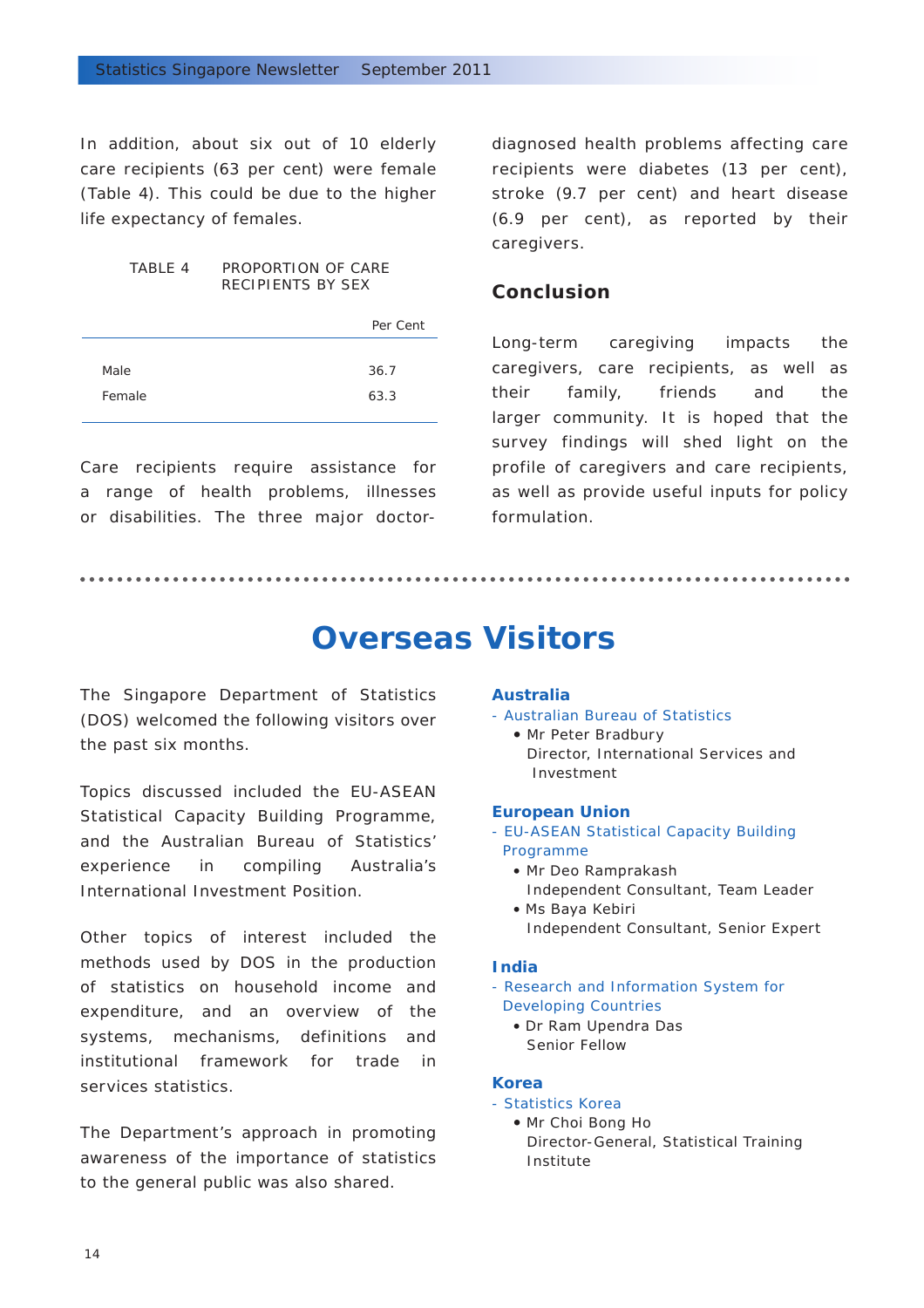## **Latest Financial Investment Statistics**

In April 2011, the Singapore Department of Statistics released the reports on:

- *Foreign Equity Investment in Singapore 2009*
- *Singapore's Investment Abroad 2009*

The reports show that between 2005 and 2009, the total Foreign Direct Investment (FDI) stock in Singapore grew by an average annual rate of 14 per cent from S\$324 billion to S\$552 billion (Chart 1).

Over the same period, Singapore's total Direct Investment Abroad (DIA) increased at an average annual rate of 15 per cent from S\$202 billion to S\$359 billion.



CHART 1 INVESTMENT STOCK

Note: Preliminary FDI and DIA data for 2010 will be available by 1Q2012.

Other key findings and latest data for reference year 2009 are available from these reports, which may be downloaded from the SingStat website at:

**http://www.singstat.gov.sg/pubn/business.html#sia**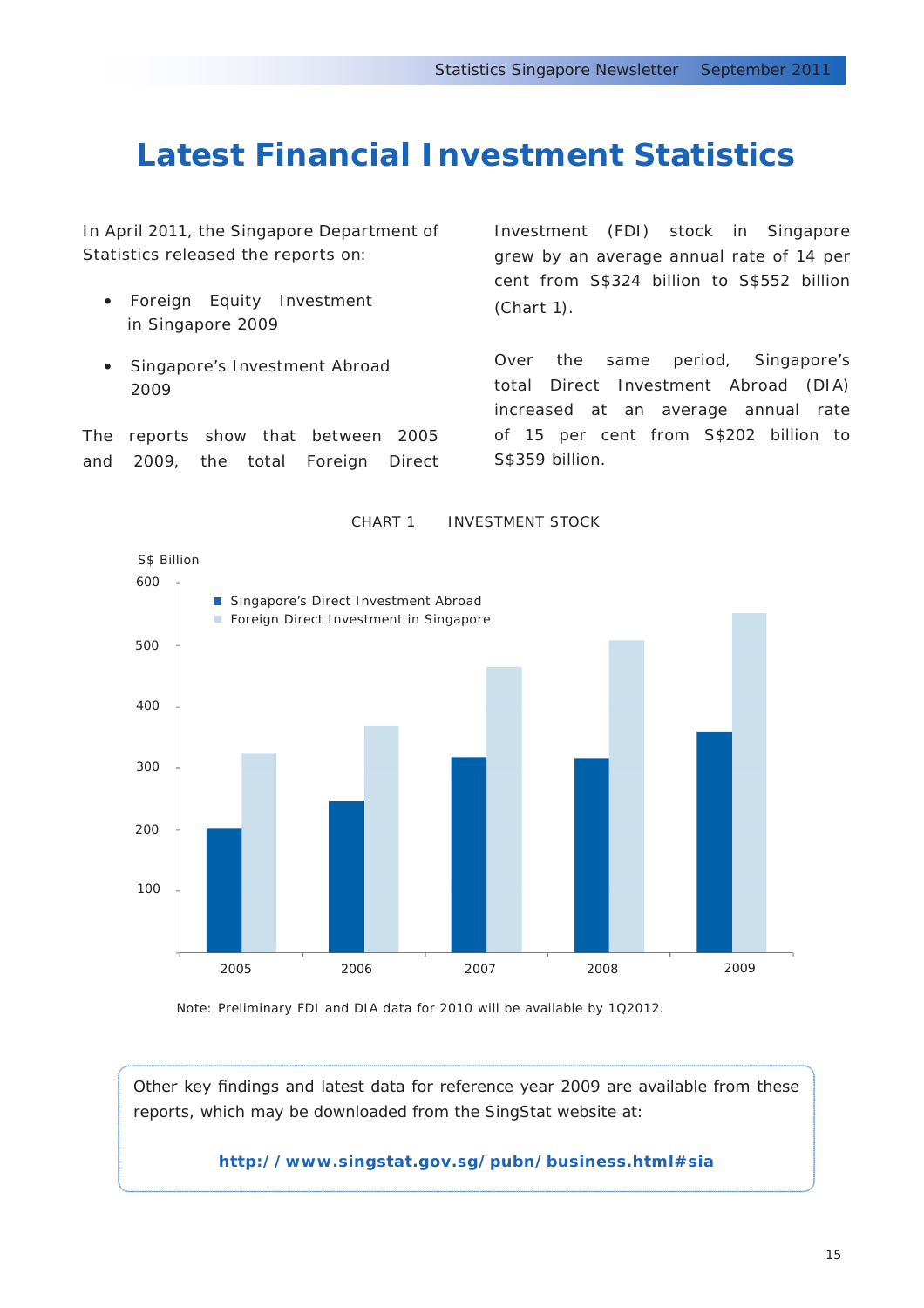## **GDP Release Schedule and Revisions**

### **GDP Release Schedule**

The Singapore Department of Statistics compiles GDP estimates by the output, expenditure and income approaches. Two public releases of GDP estimates are made for each reference quarter.

The advance constant price GDP estimates are published not later than two weeks after the end of the reference quarter.

Following that, the preliminary current and constant price GDP estimates are released not later than eight weeks after the end of the reference quarter, and are published in the *Economic Survey of Singapore* (ESS).

A quarter-ahead advance release calendar showing the "not later than" release dates is published on the SingStat website<sup>1</sup>, which will be updated one week prior to the data release to show the precise release dates.

In summary, the GDP release schedule is as follows:

**Advance Estimate -** Constant price GDP by the output approach is released not later than two weeks after the end of the reference quarter.

**Preliminary Estimate -** Outputbased GDP in current and constant prices, and expenditure-based GDP at constant price are released not later than eight weeks after the reference quarter. The current price expenditure-based and incomebased GDP are available on an annual basis, and are released in the ESS for the fourth quarter of the year.

Chart 1 contains an illustration of the GDP release schedule for reference periods 3Q10 and 4Q10.

## **Revisions to GDP Estimates**

### *Quarterly GDP Revisions*

The advance GDP estimates are computed largely from data for the first two months of the quarter and are intended as an early indication of GDP growth in the quarter. More comprehensive data will be incorporated in the preliminary GDP estimates.

In addition, revisions are also made to the estimates of previous quarters in the current year, after incorporating data with more complete reporting in the previous quarters.

<sup>1</sup> http://www.singstat.gov.sg/stats/arc.html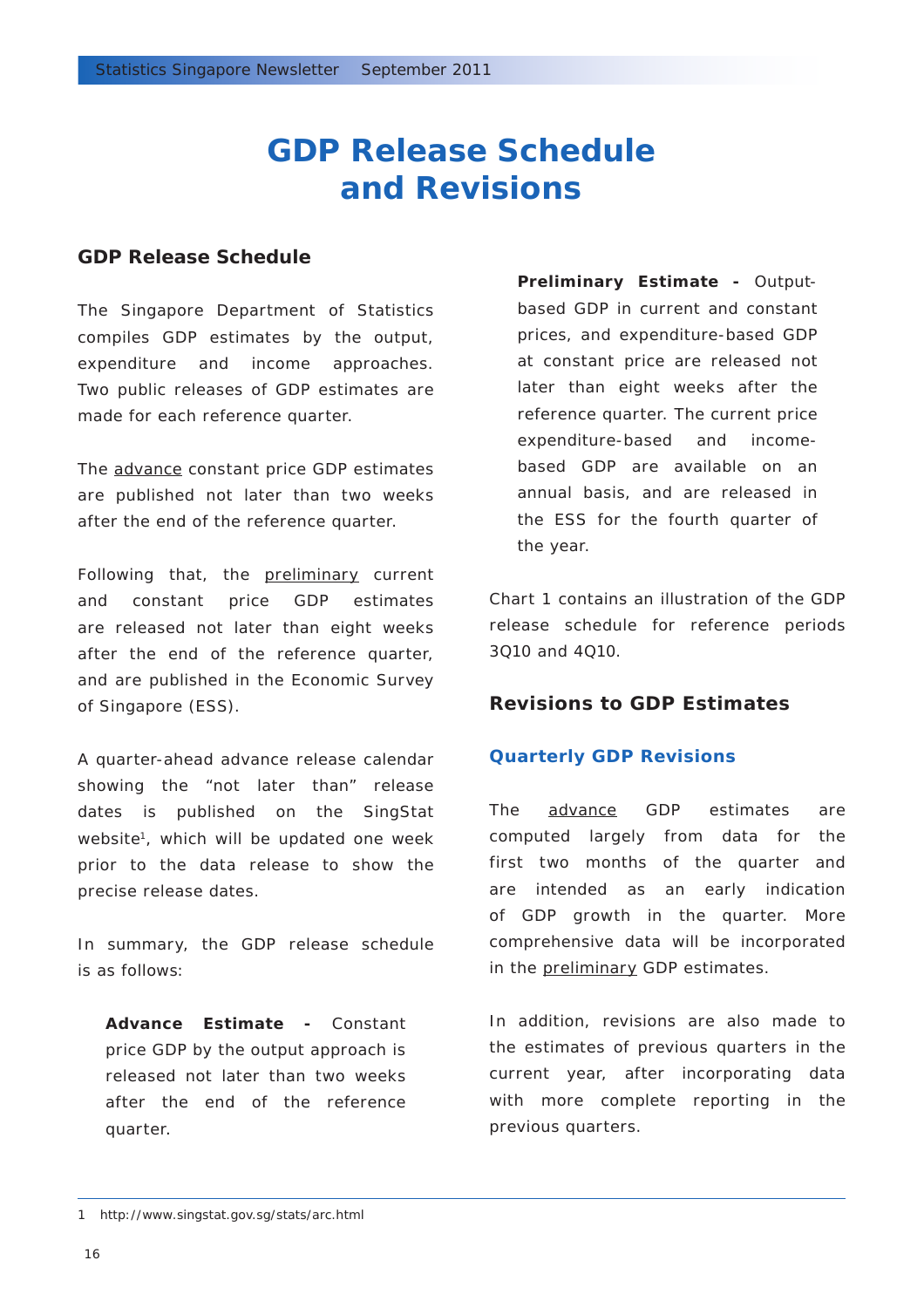

#### Chart 1 Release Schedule for 3Q and 4Q 2010 GDP Estimates

For example, in the advance or preliminary release of 3Q10 estimates, the estimates for 1Q10 and 2Q10 may be revised.

Quarterly data in the preliminary estimates are disseminated in both seasonally adjusted and non-seasonally adjusted formats.

During the release of the fourth quarter ESS, quarterly seasonally-adjusted series are re-analysed.

#### *Annual GDP Revisions*

Annual GDP figures are revised by benchmarking against comprehensive annual survey results, when they are available (usually with a time lag of one to two years).

Revisions to the earlier years' figures are incorporated in the release of the fourth quarter ESS in February each year.

In addition, rebasing is carried out every few years to revalue GDP on the basis of prices prevailing in the new base year.

Rebasing reconciles the different estimates of GDP by the three approaches, and provides the occasion for methodological and conceptual reviews and improvements. These may result in the revision of previously published historical GDP figures.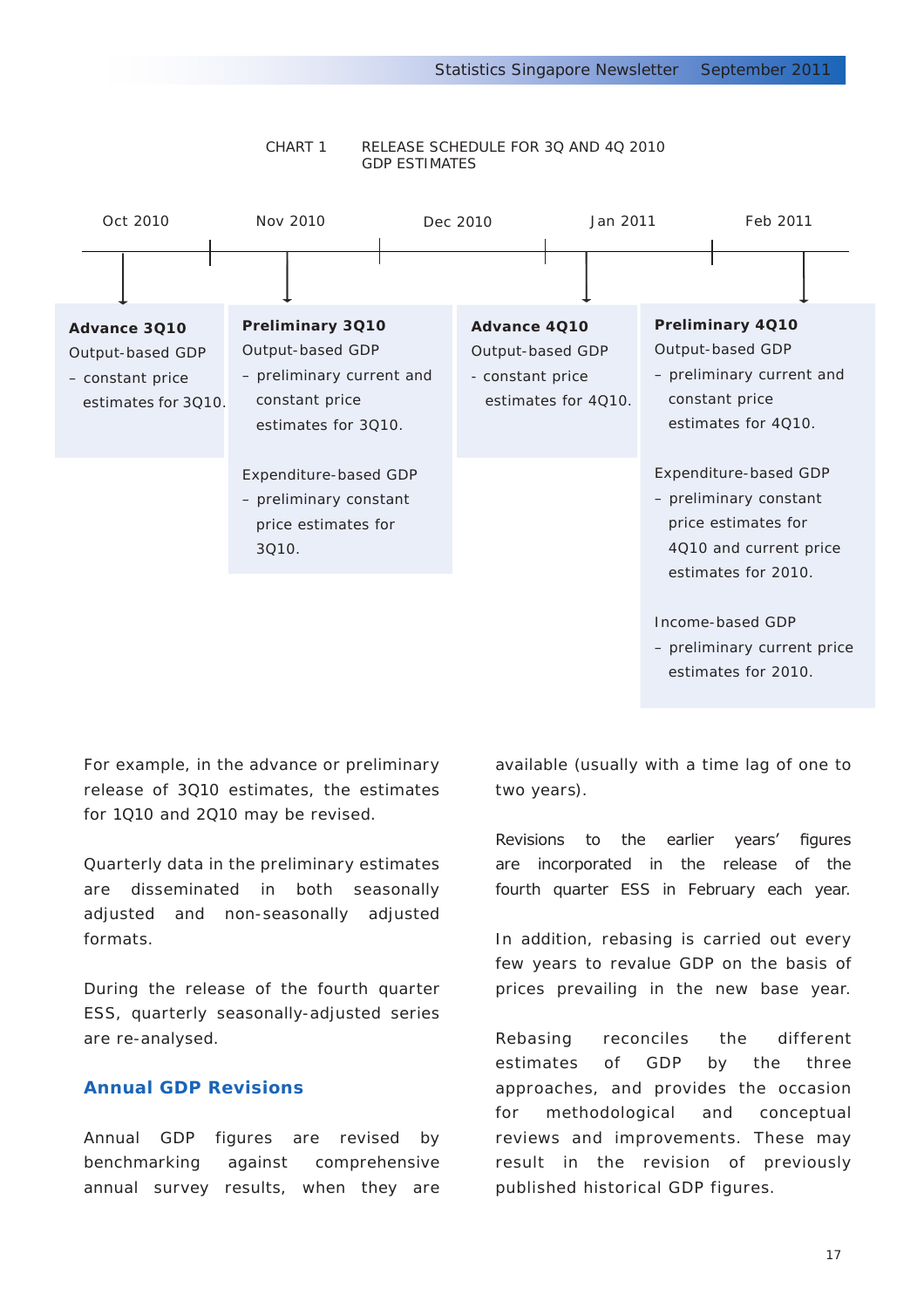## **Standard Classification of (a) Marital Status (b) Household Tenure Status**

The Singapore Department of Statistics has recently released two standard classifications, viz. marital status and household tenure status. Similar to the Singapore Standard Industrial Classification (SSIC) and Singapore Standard Occupational Classification (SSOC), the objective of developing these standard classifications is to enhance data consistency and comparability across agencies.

## **Standard Classification of Marital Status**

Marital status refers to a person's conjugal status in relation to marriage laws in Singapore.

There are six categories in the standard classification of marital status. An overview of the structure is given in Table 1.

| Code | Description  | Definition                                                                                                                                                     |
|------|--------------|----------------------------------------------------------------------------------------------------------------------------------------------------------------|
| 1    | Single       | This refers to a person who has never been married <sup>1</sup> .                                                                                              |
| 2    | Married      | This refers to a person who is recognised as married under the marriage<br>laws in Singapore. It includes a person who has remarried.                          |
| 3    | Widowed      | This refers to a person whose spouse(s) is/are deceased and who has not<br>remarried.                                                                          |
| 4    | Separated    | This refers to a person who has been legally separated or estranged from<br>his/her spouse(s) and who has not remarried.                                       |
| 5    | Divorced     | This refers to a person whose marriage(s) has/have been legally dissolved<br>and who has not remarried.                                                        |
| X    | Not Reported | This includes instances where the marital status is unknown, not reported<br>or where there is no insufficient information available on the marital<br>status. |

Table 1 Structure of the standard classification of marital status

1 Common terms like 'Never-married'/'Never been married' and 'Unmarried' relating to marital status refers to the following categories in the classification:

'Never-married'/'Never been married': Refers to persons who are 'Single'.

'Unmarried': Refers to persons who are currently not married and include those who are 'Single', 'Widowed', 'Separated' or 'Divorced'.

For more information, access the Standard Classification of Marital Status on the SingStat website at:

**http://www.singstat.gov.sg/statsres/ssc/scms.pdf**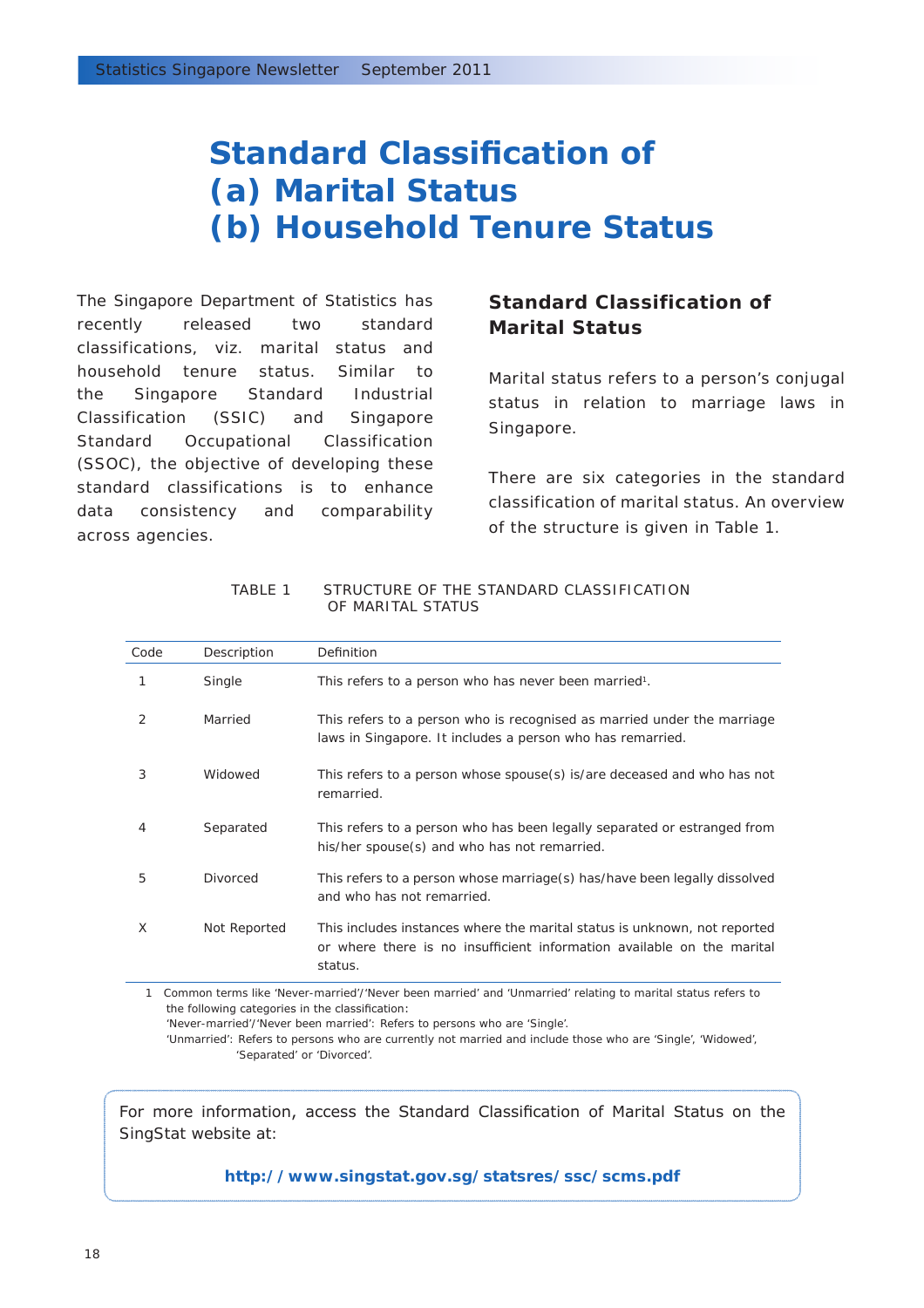## **Standard Classification of Household Tenure Status**

Household tenure status refers to the arrangements under which a household occupies all or part of a dwelling unit. It is the status of the household with respect to the dwelling in which the household members live. The standard classification of household tenure status is a two-level hierarchical structure with four broad categories. An overview of the structure is given in Table 2.

#### Table 2 STRUCTURE of the standard classification of HOUSEHOLD TENURE STATUS

| Code           | Description                                                    | Definition                                                                                                                                                                                                        |
|----------------|----------------------------------------------------------------|-------------------------------------------------------------------------------------------------------------------------------------------------------------------------------------------------------------------|
| 1              | <b>Owner-Occupied</b>                                          |                                                                                                                                                                                                                   |
| 10             | Owner-Occupied                                                 | The head and/or any other member(s) in the household owns the dwelling<br>unit. This includes those which are fully paid-up as well as those with<br>outstanding housing loans.                                   |
| $\overline{2}$ | Rented                                                         |                                                                                                                                                                                                                   |
| 21             | Rented Whole of<br><b>Dwelling Unit</b>                        | The head and/or any other member(s) in the household rents the whole<br>of the dwelling unit.                                                                                                                     |
| 22             | Rented Room(s) of<br><b>Dwelling Unit</b>                      | The head and/or any other member(s) in the household rents part of the<br>dwelling unit (i.e. room(s)).                                                                                                           |
| 3              | <b>Others</b>                                                  |                                                                                                                                                                                                                   |
| 31             | Provided Free by<br>Employer                                   | The head and/or any other member(s) in the household occupies the<br>dwelling or part of it without charge (provided free by employer).                                                                           |
| 32             | Provided Free by<br><b>Other Persons</b><br>(except Employers) | The head and/or any other member(s) in the household occupies the<br>dwelling or part of it without charge (provided free by other persons (e.g.<br>relatives, friends, or any other persons), except employers). |
| X              | Not Reported                                                   | This includes instances where the household tenure status is unknown<br>or where there is no/insufficient information available on the household<br>tenure status.                                                |

For more information, access the Standard Classification of Household Tenure Status on the SingStat website at:

**http://www.singstat.gov.sg/statsres/ssc/schts.pdf**